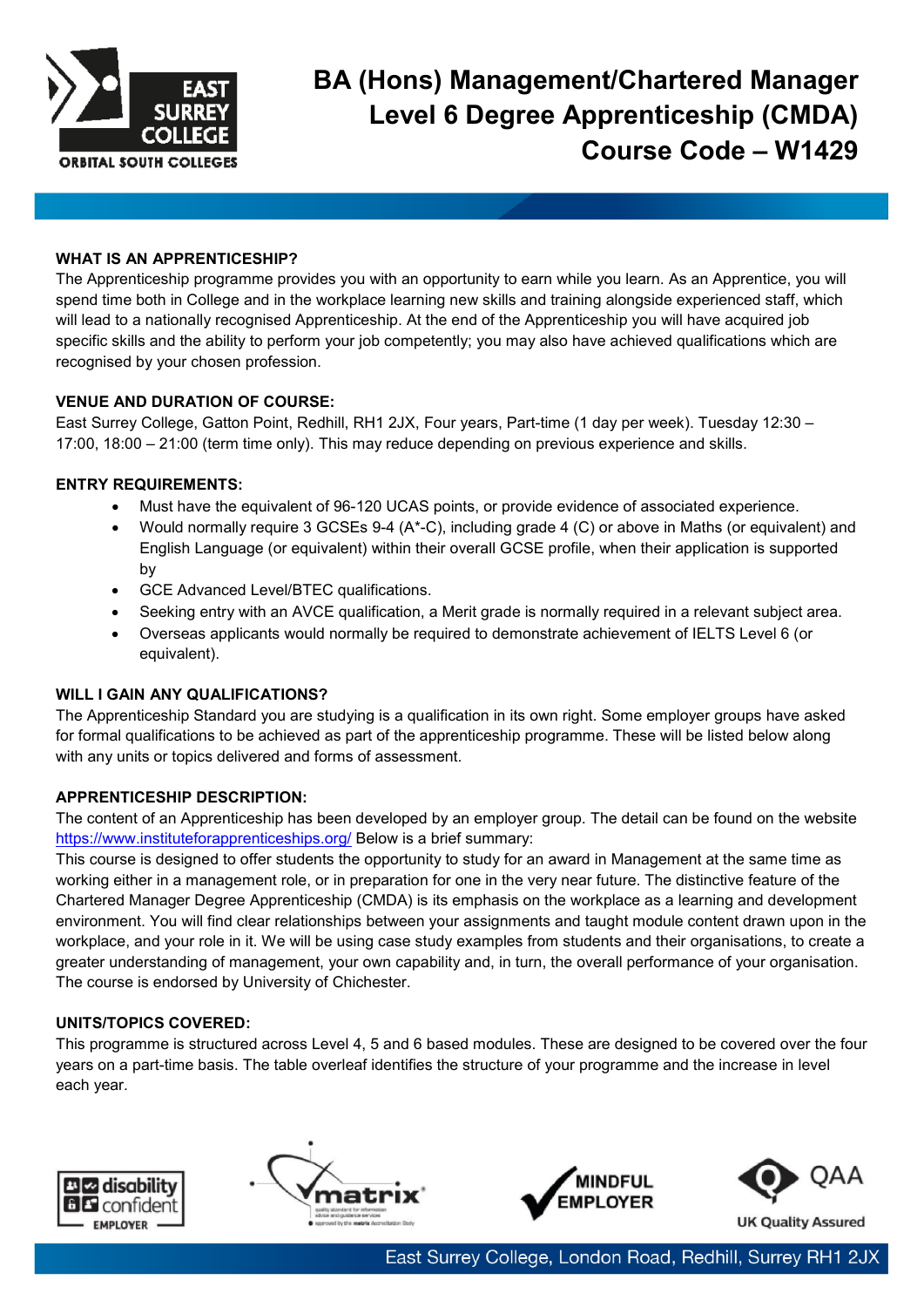| Year | Term 1    | Term 2    | Term 3  |
|------|-----------|-----------|---------|
|      | Level 4   | Level 4   | Level 4 |
|      | Level 4/5 | Level 5   | Level 5 |
| 3    | Level 5   | Level 5/6 | Level 6 |
|      | Level 6   | Level 6   | Level 6 |

## **Credit Level 4**

- Introduction to Management
- Working in Academic **Settings**
- Marketing and Customers
- Personal Development Planning
- Operations management
- **Accounting Skills**

**IT** for Business

• Introduction to Business Law

# **Credit Level 5**

- Human Resource Management
- Project Management
- Digital Campaign Planning
- Consultancy Project Prep A
- Purchasing and Supply Chain Management
- Leading and Developing Teams
- Management Accounting for **Control**
- Ideas, Innovation & Entrepreneurship

## **Credit Level 6**

- Global Marketing
- Organisational Development **Techniques**
- Strategic Management
- Consultancy Project Prep B
- Strategic Human **Resource** Management
- Consultancy Project

\*every effort has been made to ensure that these details included are up-to-date and accurate. However, the content and module selection may alter should circumstances dictate.

# **END POINT ASSESSMENT:**

All Apprenticeship standards have an End Point Assessment. This is carried out by an independent organisation who will assess whether you have achieved all the elements of your Apprenticeship. They will assess the Knowledge, Skills and Behaviours gained throughout your Apprenticeship. You will only be able to undertake the EPA once you have satisfied all the requirements of the element called 'The Gateway'. The detail can also be found on the Institute for Apprentices website.

# **END POINT ASSESSMENTS ELEMENTS:**

- Knowledge Assessment
- Practical Skills Assessment
- Oral Skills Assessment underpinned by a portfolio of evidence

# **EQUIPMENT NEEDED:**

General stationery items, computer and internet access. You will also receive access to University of Chichester Partner Portal providing you online access to the University electronic resources.

# **WHERE CAN IT LEAD?**

The programme is ideally suited to those seeking to progress from supervisory positions into more managerial roles. Progression could include job roles in Human Resources, Operations and Strategic Management, Finance and Law, Marketing and Communications, Managerial Roles and Senior Leadership Roles.